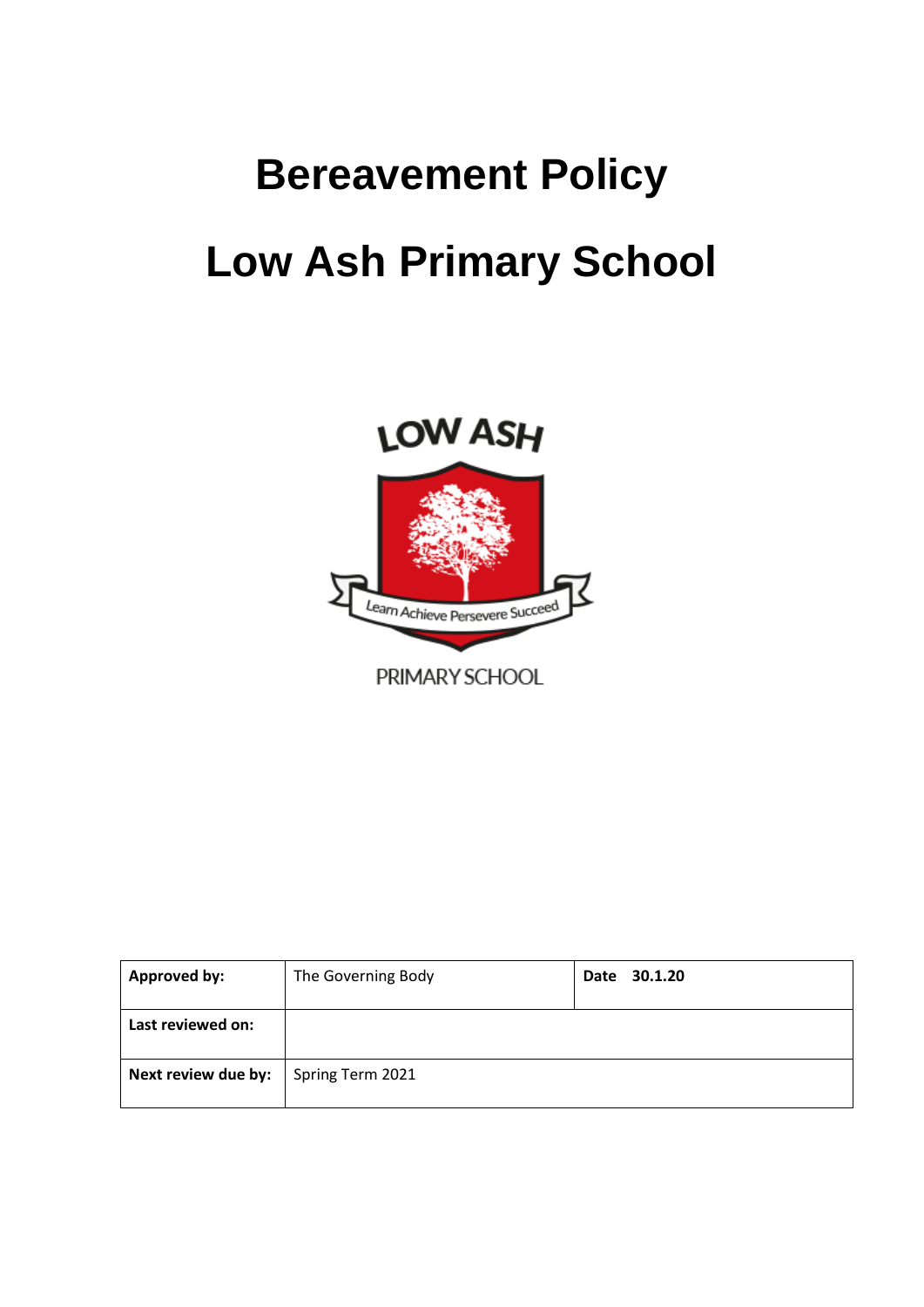## **Rationale**

Every 22 minutes in the UK a parent of dependent children dies, leaving about 41,000 bereaved children each year. Many more are bereaved by the death of a grandparent, sibling, friend or other significant person, and, sadly, around 12,000 pupils die in the UK each year.

Within a school community there will almost always be some children who are struggling with bereavement – or sometimes the entire school community is impacted by the death of a member of staff or a pupil. We would hope to not encounter such circumstances, but the statistical inevitability of such an occurrence implies the necessity of having a bereavement policy in place in order that the school might be proactive, rather than reactive, when responding to these sensitive situations. Empathic understanding in the familiar and secure surroundings of school may be all the bereavement support some pupils, families or staff require, though referral to more specialist support should be a consideration where the impact of grief is more complex.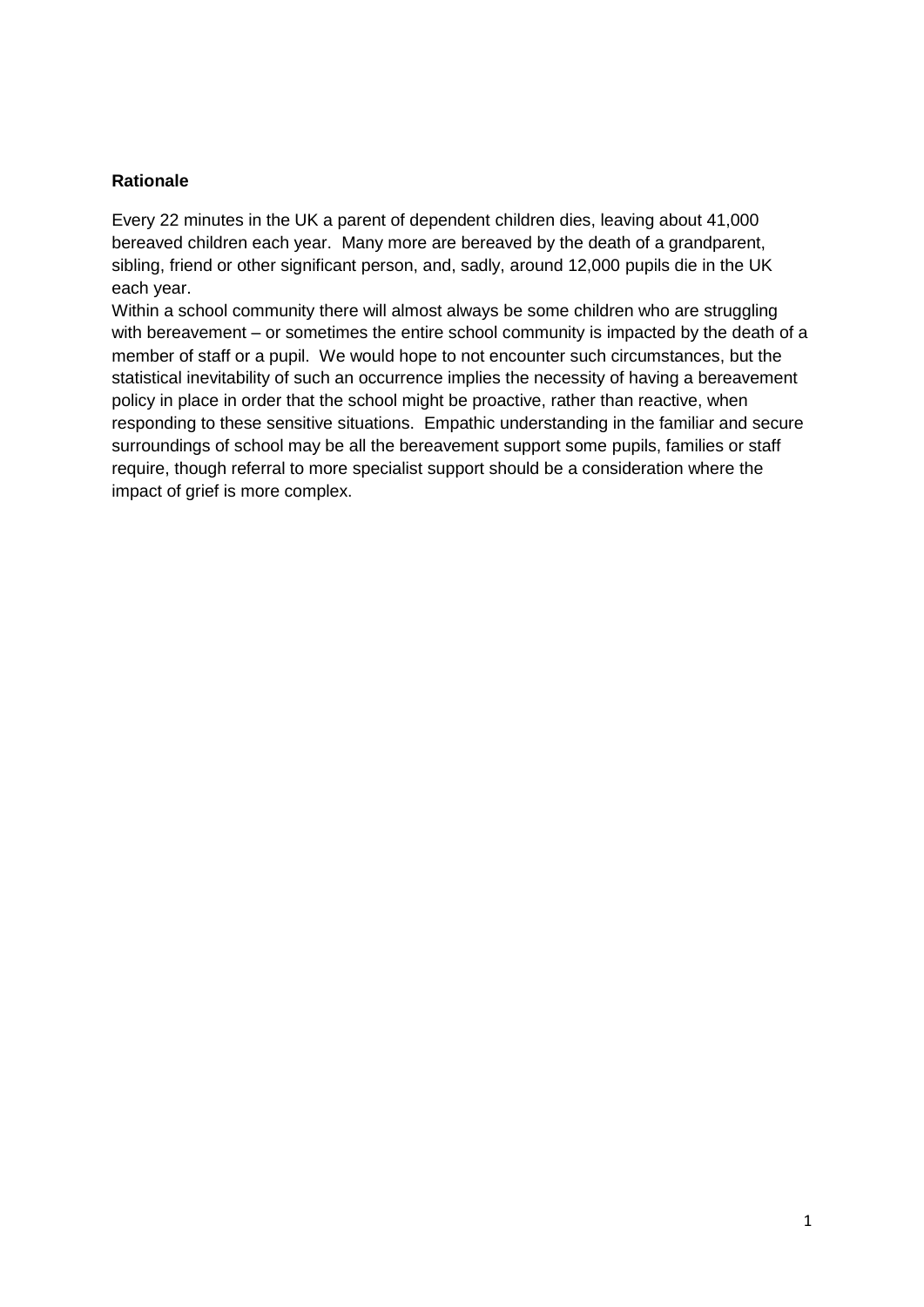## **Location and dissemination:**

This policy is available on the school website. A physical copy of the policy is available on request from the school office.

## **Definition**

Bereavement is the condition of having been deprived of something or someone valued, especially through death or, for example divorce, separation, death of a pet, armed forces postings, elder sibling leaving the home. Death and dying is a natural part of life. All living things – plants, animals and people, are special parts of the natural world. Nature usually gives us long, healthy lives, but not always. Like all other living things though, people grow old and reach the end of their life.

## **Purpose of the policy**

This policy is intended to reflect our positive ethos as an inclusive school and contributes to the caring community we wish to nurture. It is hoped it will contribute considerably to the emotional health and wellbeing of our school community. The main purpose of the policy is to ensure that all pupils, families and members of staff faced with bereavement, or supporting bereavement, are provided with support.

Low Ash Primary School believes in adopting a holistic approach to the support and care of its pupils. Bereavement is a normal and inevitable part of human existence. When bereavement occurs, it can affect a variety of people, not just the family concerned. It is inevitable that at some point we will have to deal with bereavement.

We recognise that work needs to be carried out to ensure that staff, pupils and families:

- Have a clear understanding of what bereavement means and to be aware of the different stages of bereavement.
- Have the opportunities to develop skills to cope and support with bereavement.
- Have access to appropriate information and support when needed.
- Appreciate that everyone will react differently to bereavement.
- Understand that the break-up of a family through separation or divorce is a traumatic bereavement for a child.
- Have in place a course of action agreed upon by staff and the governing body, which is understood by everyone who comes into contact with the pupils.
- There is no single recipe for supporting bereavement; provision and services will always need to be organised in the light of needs, priorities and resources.

## **Language and answering questions**

## *Language*

Within the curriculum, across the school and when talking to a bereaved pupil, it is important to think about the words used around death. The school will use honest words such as death and dying but also recognise that it can be important to use the same terminology that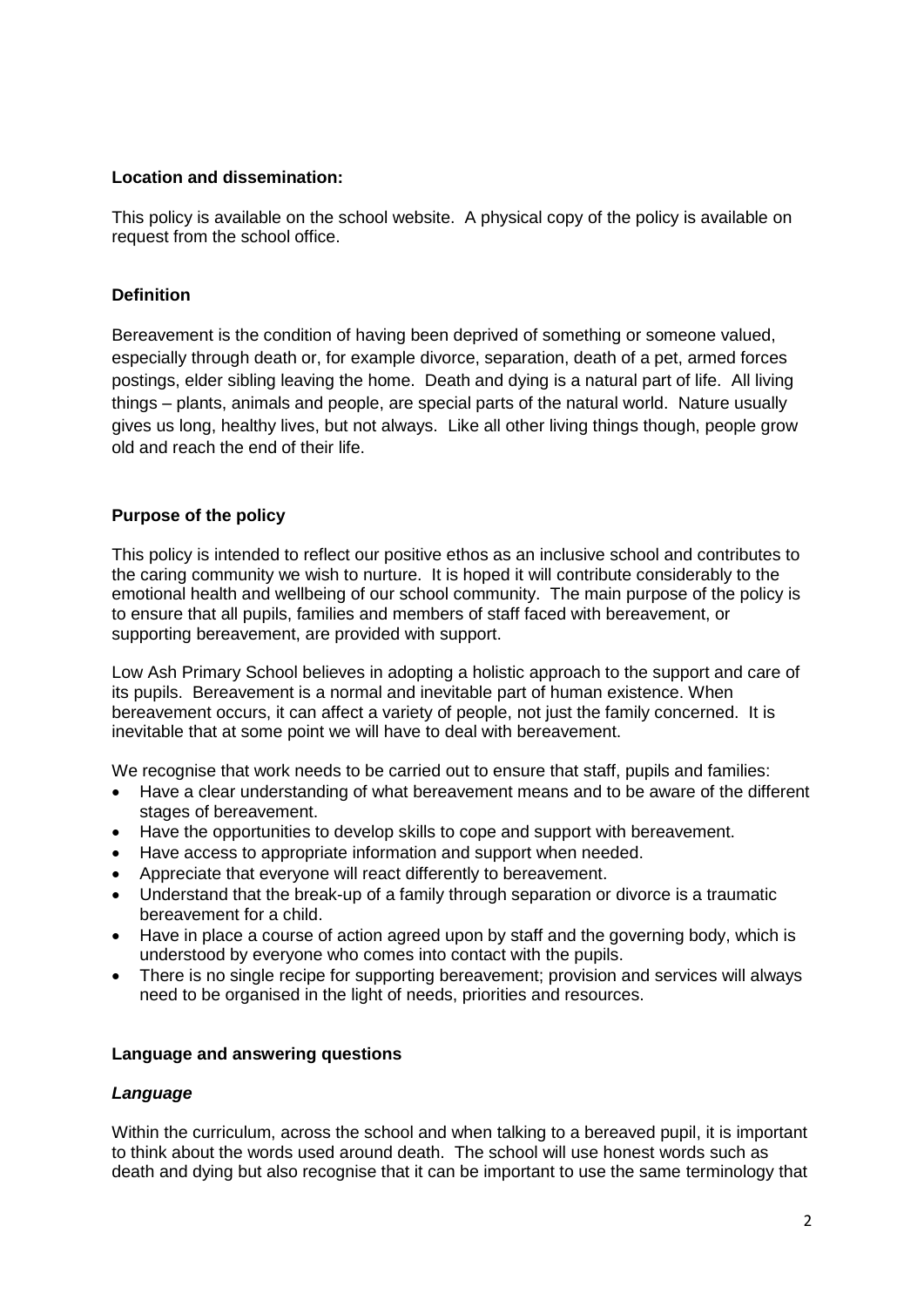the child uses for death, particularly at home. Phrases such as 'gone to sleep' or 'passed away' or words such as 'lost' may feel kinder but are misleading and will lead to confusion and complication. If death has been referred to, for example, as 'falling asleep' it is logical for pupils to become fearful of sleeping or of going to bed, or if it is referred to as 'losing someone', this implies that something is lost and could be found again.

It can be hard to know what to say to either the family or the child but we believe it is important to say something, even if it is to admit you don't know what to say.

## *Questions*

At school we expect questions, but staff will not feel pressured to provide immediate answers. Any questions relating to loss or death will be answered in a sensitive and ageappropriate yet honest and factual way. The school will only give out details that the bereaved pupil and their family have given the school permission to. Some questions may be straightforward and obvious under the circumstances, such as 'How does smoking cause cancer?' whilst some may be more complex, e.g. 'Why do some people die so young without warning?' If there are questions that staff are unable to answer, they will look into providing it at a later point. There may be other questions where an answer is not possible and might have to be referred back to the family.

#### **Key responsibilities around bereavement**

Although the management of bereavement is a whole school issue, the Senior Leadership Team will liaise with the family and any other people who may be involved. The specific member of staff may vary from child to child but will be someone with sufficient skills and knowledge to support the family and advise remaining staff of any necessary information.

The following summarises the main areas of responsibility:

All pupils will:

 Be made to feel as comfortable as possible to talk to a member of staff, in confidence, regarding any support they require around bereavement. Conversations of this nature between staff and pupils will be held in confidence; however staff will make pupils aware of the confidentiality policy and may take concerns to a safeguarding officer if there is a safeguarding concern or they feel ill-equipped to deal with the issue at hand.

All staff will:

- Ensure that they are up to date with school policy and curriculum requirements regarding bereavement. Any areas that they feel are not covered or inadequately provided for should be reported back to the PSHE Leader.
- Attend and engage in professional development training around bereavement, where appropriate.

The Governors will:

- Develop this school policy and review it regularly.
- Support the policy and ensure it is implemented.

The Senior Leadership Team will:

- Ensure that all staff are up to date with policy changes, and familiar with school policy and guidance relating to bereavement.
- Be the first point of contact for the individual concerned and their family.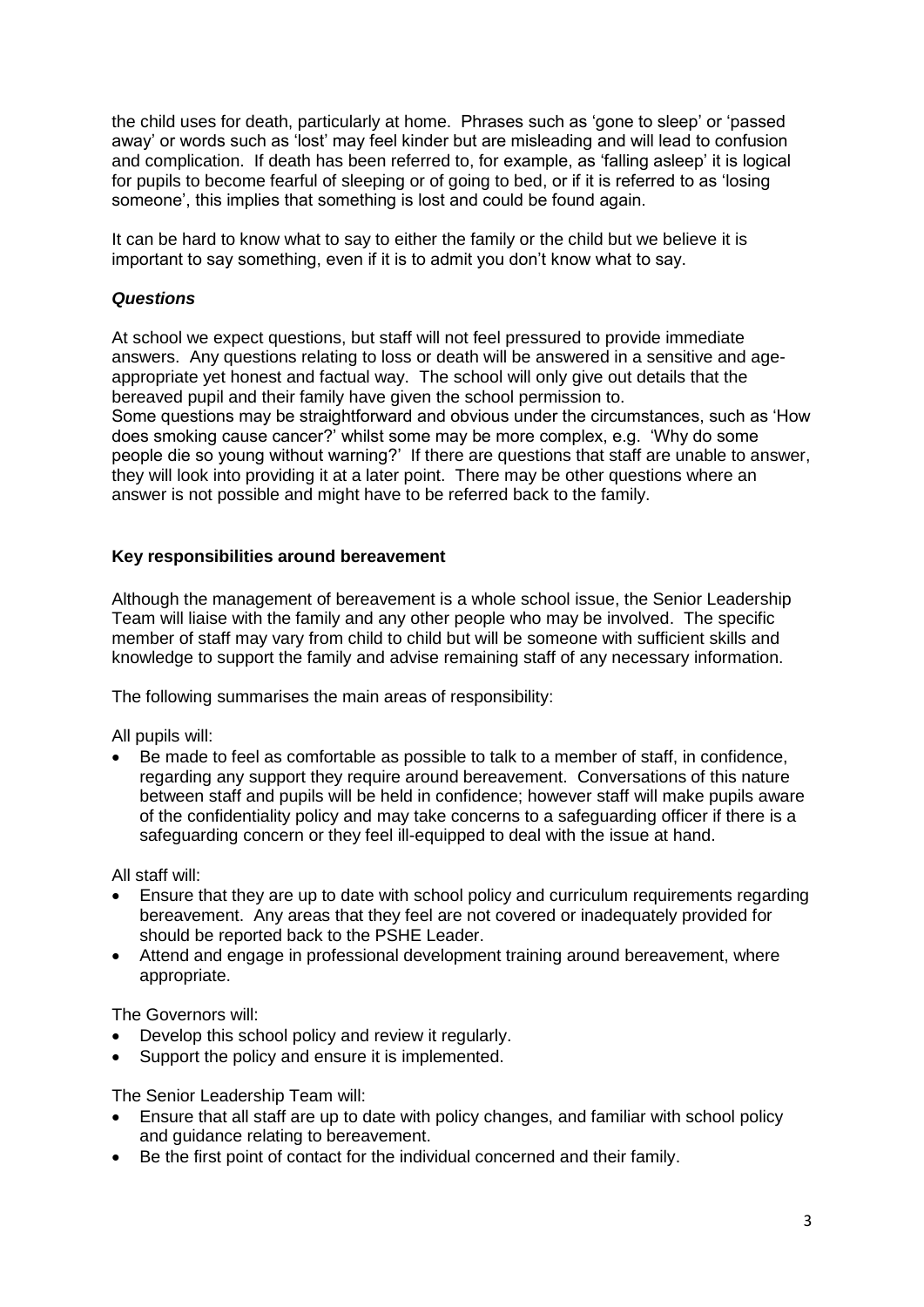- Identify appropriate support within the school community for the individual/family concerned.
- Appoint an Inclusion Leader and Learning Mentor that are appropriately skilled and equipped to coordinate support and provision around bereavement.
- Ensure that all staff are given regular and ongoing training on issues relating to bereavement and how to support and deliver lessons on such issues.
- Ensure that bereavement education is age appropriate and needs-led across all year groups; this means ensuring that the curriculum develops as our pupils do and meets their needs.
- Monitor progress and deal with external agencies.
- Coordinate media enquiries, where necessary.
- Ensure all staff members are aware of bereavements so they are able to offer support, where appropriate.

## **Staff Continuing Professional Development**

It is important that all staff feel confident and skilled in delivering support for pupils and mutual support for each other, and in implementing this policy.

As a school we will:

- Provide bereavement awareness training for all staff, as well as for relevant governors.
- Ensure that members of staff are regularly consulted as to their training needs and training is provided, as appropriate, to keep up to date with developments.
- Ensure that the Mental Health First Aiders (Headteacher, Inclusion Leader and Learning Mentor) receive additional training so that they are able to support the pupil, staff and families as necessary.
- Ensure the Mental Health First Aiders are skilled, confident and equipped to talk about death and able to offer advice for where else to get support.

# **Support**

## *Support for bereaved staff members*

A skilled and familiar member of staff will be established as a key person to support the bereaved member of staff. They will:

- Consider requesting bereavement support from First Response, if needed. The number is 01274 221 181.
- Ensure the bereaved member of staff knows they need not come to work on the day of the death, and that work comes second.
- Ask how they would like to stay in contact.
- Ask how much information they want colleagues to know, and if they wish to be contacted by them.
- Stay in regular contact.
- Discuss with the staff member when it is appropriate to return to work, in accordance with Local Authority guidelines.
- Be conscious of diversity, and accommodate religious beliefs and customs where it is reasonable and practical.
- Consider adjustments that may be needed, such as a phased return to work or temporary change of duties.
- On return to work, hold regular reviews with the bereaved member of staff.
- Take bereavement into account should there be an impact on performance.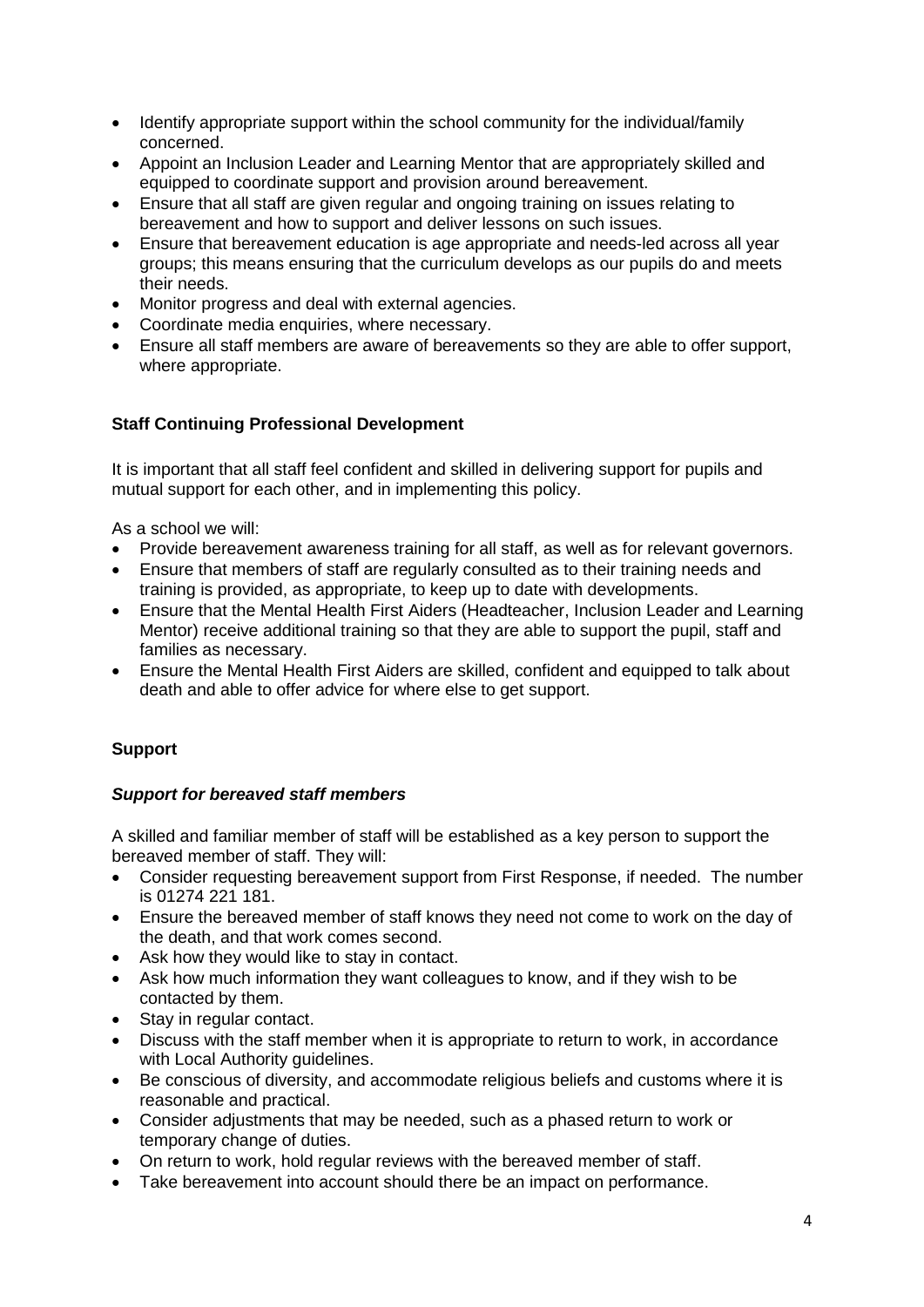• Be aware of changes in personal circumstances, such as caring responsibilities.

All staff will:

- Be caring and compassionate.
- Be aware that special dates such as inquests, birthdays and the anniversary of a death may have an impact on the member of staff.
- Remember that the full impact of bereavement may not be felt until some time after the death.

## *Support for bereaved pupils*

Not all pupils and young people will need the support of specialist practitioners; they need familiar people who care. Schools can be the foundation for pupils being able to talk openly and in a safe place about bereavement and associated feelings in an ethos of listening and empathic support in the school.

As a school, staff will offer:

- Bereavement support through the use of First Response, if needed. The number is 01274 221 181.
- A routine, providing a sense of normality.
- Some space, away from an emotionally intense atmosphere.
- Neutral space and people to share their feelings without the worry of upsetting a loved one (e.g. a surviving parent).
- Time for the bereaved pupil to be themselves without feeling quilty (being with friends, time to play in a safe space outside of the home environment).
- Regular correspondence with home, providing reassurance about behaviours and general well-being, of how their child is managing their grief.
- Information to the parent/carer if there is any change in the pupil's behaviour, so the parent/carer has an opportunity to talk to them and to help them progress through their grief.
- Access to appropriate resources and other support agencies.
- Preparation time for pupils to discuss what to say and how to behave when the bereaved pupil returns to school.
- An individual link person to support the pupil(s).
- A suitable place in school for pupils who need some space if they are too upset to stay in the classroom and people to whom they can go for support.
- A pass for pupils to be able to leave class if necessary.
- To make missed work available so that the pupil does not fall behind.
- Extra time and support, if necessary and wherever possible, during exam periods.
- Peer support.
- Support to staff to ensure they are alert to verbal and non-verbal communications and changes in behaviour.
- Information about what bereavement is and the possible reactions during different stages of grief.

NB all the above will be mindful of the family and pupil's culture and wishes.

# *Support for bereaved families*

As a school, we will: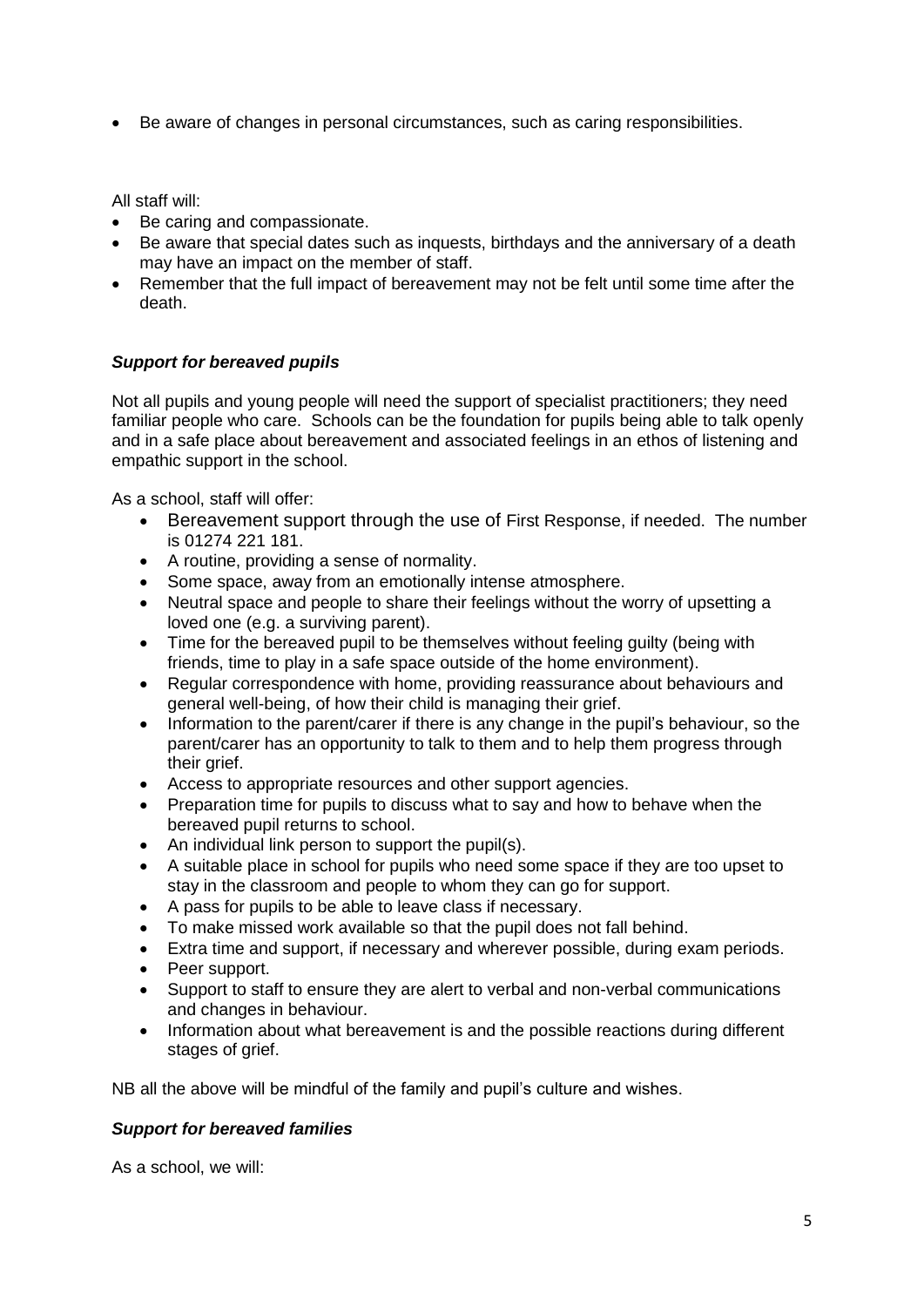- Offer bereavement support through the use of First Response, if needed. The number is 01274 221 181.
- Be caring and compassionate.
- Consider any pupils who are affected.
- Be aware that special dates such as inquests, birthdays and the anniversary of a death may have an impact on the family.
- Remember that the full impact of a bereavement may not be felt until some time after the death.
- Offer time and some space away from an emotionally intense atmosphere.
- Have regular correspondence with home, providing reassurance about behaviours and general well-being, of how their child is managing their grief.
- Share information and offer support if there is any change in their child's behaviour, so they can help them progress through their grief.
- Signpost and/or facilitate access to relevant information, support agencies and advice with regards to legal and financial issues.
- Offer preparation time for the family to discuss what to say and how to behave when their child returns to school.
- Offer an individual link person to support the family.

Further information, support and advice can be found at: [www.bereavementadvice.org](http://www.bereavementadvice.org/)

[http://www.careforthefamily.org.uk/wp-content/uploads/2013/10/How-You-Can-Help-](http://www.careforthefamily.org.uk/wp-content/uploads/2013/10/How-You-Can-Help-Bereaved-Parents-NEW-2013.pdf)[Bereaved-Parents-NEW-2013.pdf](http://www.careforthefamily.org.uk/wp-content/uploads/2013/10/How-You-Can-Help-Bereaved-Parents-NEW-2013.pdf)

## **Bereavement Education**

Pupils and young people explore the concept of loss, bereavement and grief as part of the PSHE curriculum. It is also addressed through cross curricular opportunities such as life cycles, risk and resilience education as well as through Art, English, History, Geography and Religious Education. Assemblies may also be used to address aspects of death e.g. Remembrance Day or commemorative occasions.

Pupils are given the opportunities to learn about and discuss cultural and religious issues around death as well as being encouraged to express their own responses and feelings. Our curriculum policies are available via our school website and/or on request at the school office.

## **Teaching and Learning**

We will use the following teaching and learning styles:

- Individual and group discussions, role play and drama
- Supporting resources photographs, mementoes, stories, poetry and music
- Giving clear, truthful and accurate information
- Opportunities to practise the collaborative social skills necessary to help cope with the feelings of loss

In lessons around bereavement, we will also:

- Give relevant and appropriate advice and support.
- Provide continuity and progression by visiting and revisiting issues as pupils develop and their needs and understanding change.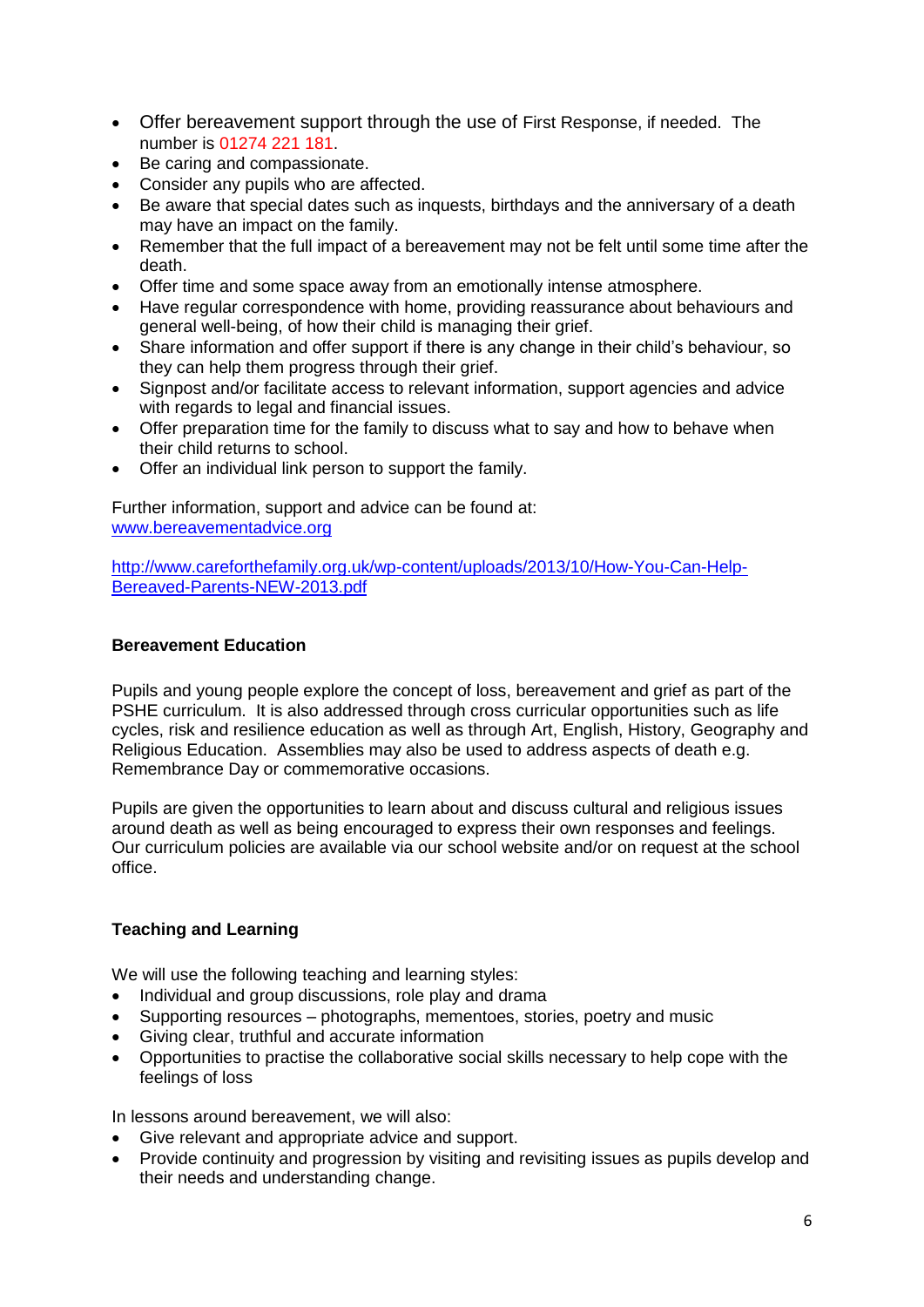Consider the attitudes and values of pupils and a range of other significant groups, cultures and religions in their locality.

## **Procedures when a death occurs**

As a school, we will:

- Consider any cultural or religious implications and seek advice if necessary.
- The cause of death will not be disclosed until the family has been consulted (particularly in the case of a suicide).
- Communicate with the family straight away and offer support.
- Send a letter/card of condolence from the school.
- Give family or relevant person/s the opportunity to collect any personal belongings of the person who has died.
- Act early and only use factual information in order to avoid rumours, gossip and confusion, whilst being sensitive to cultural and religious considerations.
- Give out information to appropriate people, depending on the wishes of the family.
- Be particularly sensitive if the death has not been shared with school directly.
- Inform all staff as soon as possible (including absent staff) and be prepared (through prior training) to share information in age-appropriate ways, as agreed for each individual circumstance.
- Inform pupils who are affected by the death first, in small groups or as a class, by someone known to them e.g. class teacher.
- Prepare a letter to school families at the earliest opportunity and make a decision as to how and to whom it should be distributed.
- Be aware that the school timetable may need a degree of flexibility to accommodate the needs and wellbeing of pupils and staff affected by the situation. However, minimal disruption to the timetable also offers a sense of security, familiarity and normality.
- Offer ongoing support, as appropriate, to the affected parties.
- In consultation with the bereaved family/relevant person/s, clarify arrangements for funeral attendance, with the consideration of full or partial school closure in some circumstances.
- In discussion with family or relevant person/s, open a book of remembrance and / or hold a memorial service to allow staff and pupils to remember the person who has died.
- Give advice on the details that can be shared publically, including via social media.
- Be aware that the impact of bereavement follows a child throughout their school life so information will be recorded and shared, particularly at times of transition, with the family's permission.
- Arrange for the school staff to meet at the most convenient time to allow them to share their emotions and discuss ways to best support each other and the pupils.
- Provide special support, including appropriate cover, for staff who were particularly close to the deceased, where appropriate.
- Reassure all pupils that, should they want to talk about the death and discuss how they are they feeling, they will be able to do so.
- Liaise with families of pupils who have been particularly affected by news of the death, so that they are supported at home.
- Allow pupils to take time from their lessons / normal school day to talk about their reactions to the death and to share their memories and reflections of the person who has died.

# **Responding to a death in differing circumstances:**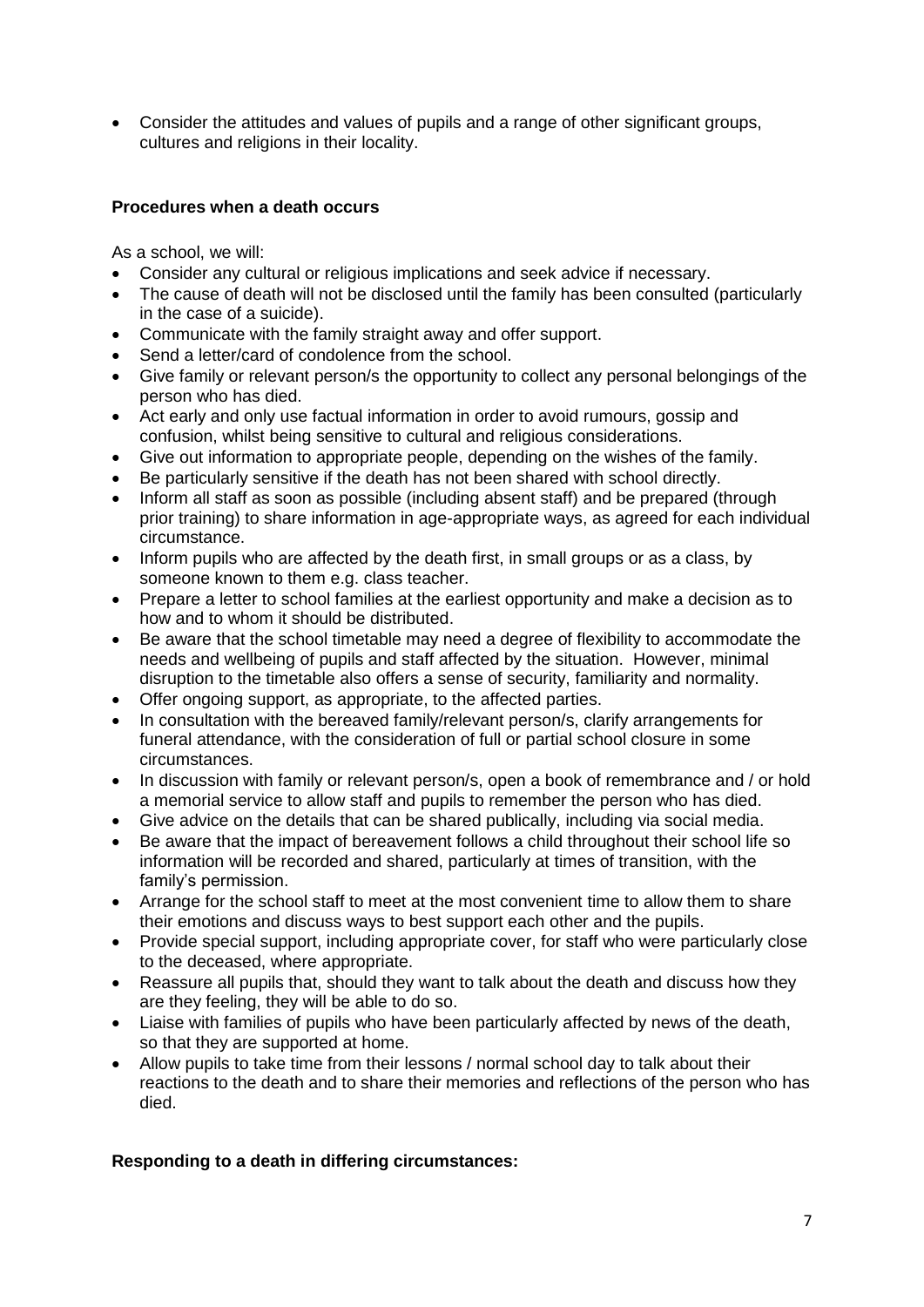- suicide
- murder/manslaughter
- drugs/alcohol related death
- unexpected or sudden death
- death on a school trip
- military death

In responding to a death, such as those outlined above, bereavement support services, such as Bradford Bereavement will be contacted for additional support and advice.

## **Media response**

The Head Teachers (Beth Medhurst and Fiona Meer) will take the lead with support from the Local Authority and prepare agreed statements.

## **Considerations**

## *Returning to school*

As a school we recognise that for the bereaved child or member of staff, returning to school will be traumatic. We will pave the way for their return. It is important that everyone in school is aware of what has happened. If everybody knows, and the bereaved person is aware of this, then it should make the situation more bearable. It is also important for everyone to be aware so they can appreciate and make allowances for uncharacteristic behaviour. It is also important to discuss with the child whether they want certain people with whom they come into contact outside of school to be informed, such as extended school club leaders.

As a school, we will:

- Allocate a staff member to coordinate the bereaved pupil's return to school to ensure that their needs have been discussed prior to their return to school.
- Hold a meeting with the bereaved pupil and their family in advance of their anticipated return so that the staff and other pupils are informed about how to react to the bereaved pupil in accordance with their wishes.
- Make sure that all school staff are made aware of the pupil's bereavement and ensure that any support plans are agreed and circulated to all school staff members who will be supporting the bereaved pupil.
- Inform agency or supply staff of the pupil's bereavement and ensure that they are aware of any special measures that have been put in place to support the child / young person, e.g. agreed time out periods from lessons, the relaxing of homework and/or learning task expectations.

# *Pupils' reactions to bereavement*

Not everyone has these feelings and although they may be very strong and confusing, they are normal feelings which are associated with many bereaved people. Hopefully they will subside over time, and with reassurance from adults.

- Being anxious
- Open distress
- Refusal to cooperate
- Panic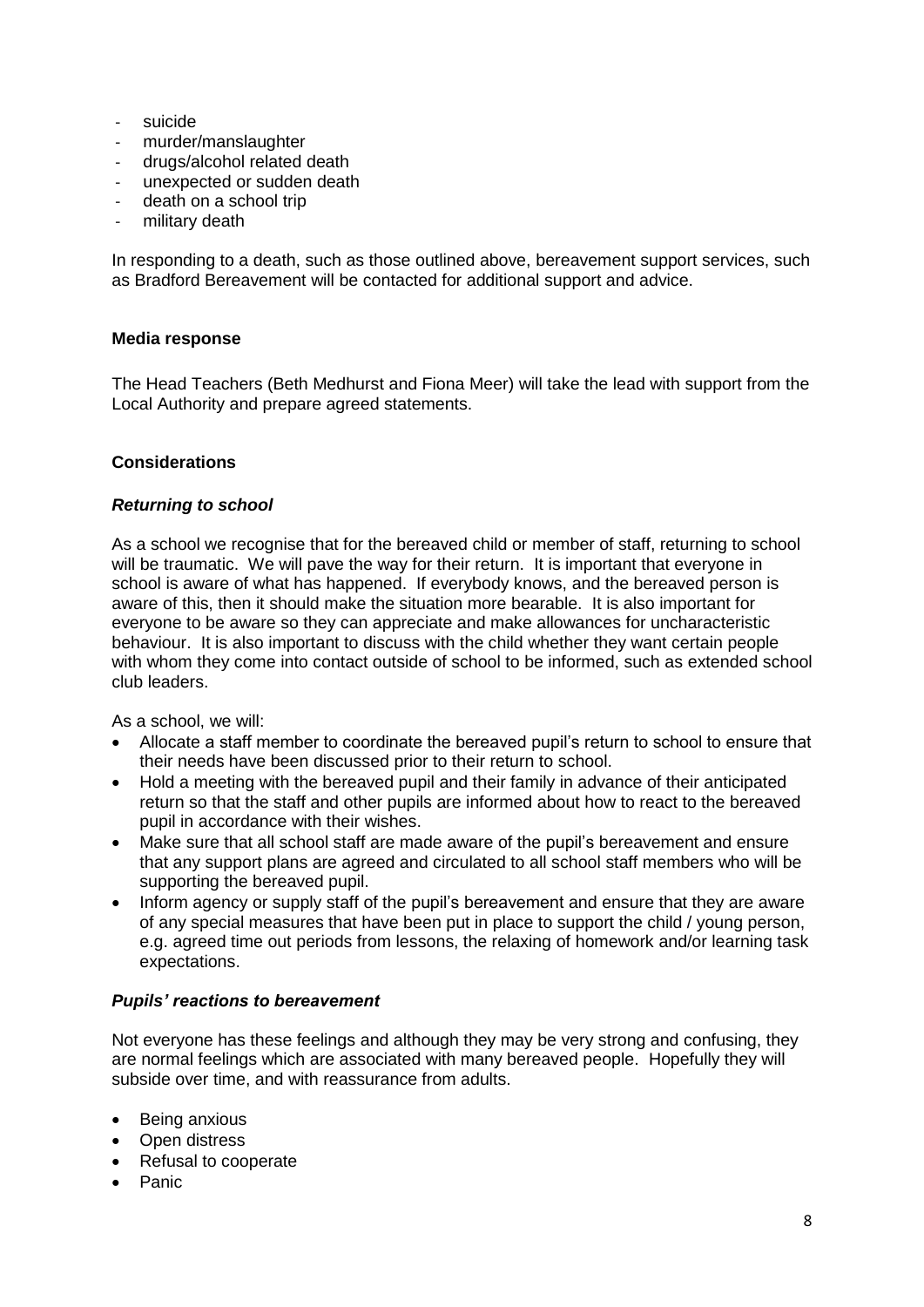- Having vivid memories
- Trouble sleeping
- Feeling sadness
- Feelings of anger against people and things
- Feelings of quilt
- Regressing to behaving like a younger child
- Changing personality
- School difficulties e.g. lack of concentration
- Psychosomatic illness
- Bed wetting
- School refusal
- Watch out for signs of bullying as bereaved pupils may be more susceptible to being bullied
- Any other signs of stress/change of mood these may be expressed in unexpected ways e.g. nervous giggling, stoical bravery, untypical aggression, becoming the class clown, or even total denial. These signs may show at the time or some time after the death has occurred.

NB. Traumatic deaths, such as murder, manslaughter, suicide or substance misuse, often result in police investigations, a post mortem, trials and court attendance. The processes surrounding these types of death can be complex and lengthy and may cause the pupil to revisit the circumstances and their grief time and time again, thus prolonging the grieving process.

## *Ongoing remembrance*

As a school, we will:

- Invite family/relevant person/s to any commemorative events held by the school, both at the time and in subsequent years.
- If memorial work has been completed, for example a remembrance wall or book, then this should be returned to the family/relevant person/s at an appropriate time, and pupils informed where it has gone.
- Be aware of any activities or times throughout the school year that may spark an upsetting memory, for example a lesson where pupils make a 'Mother's Day' or 'Father's Day' card. However, we will not automatically exclude a bereaved child from such lessons. We will talk to the child and their carer to help them choose what they would like to do.

# *Transition*

As a school, we will:

- Pass on the pupil's bereavement history, along with significant dates, with the family's permission, when the child moves on to another school or environment.
- Ensure that brief information is shared between teachers as the pupil moves up though the school years.
- Talk with staff at the pupil's new school or environment in order to give them a picture of how the bereaved pupil was prior to their bereavement. This will help new staff who do not know the bereaved pupil to become aware of behaviours that are out of character.

## *Self-care for those working with the bereaved*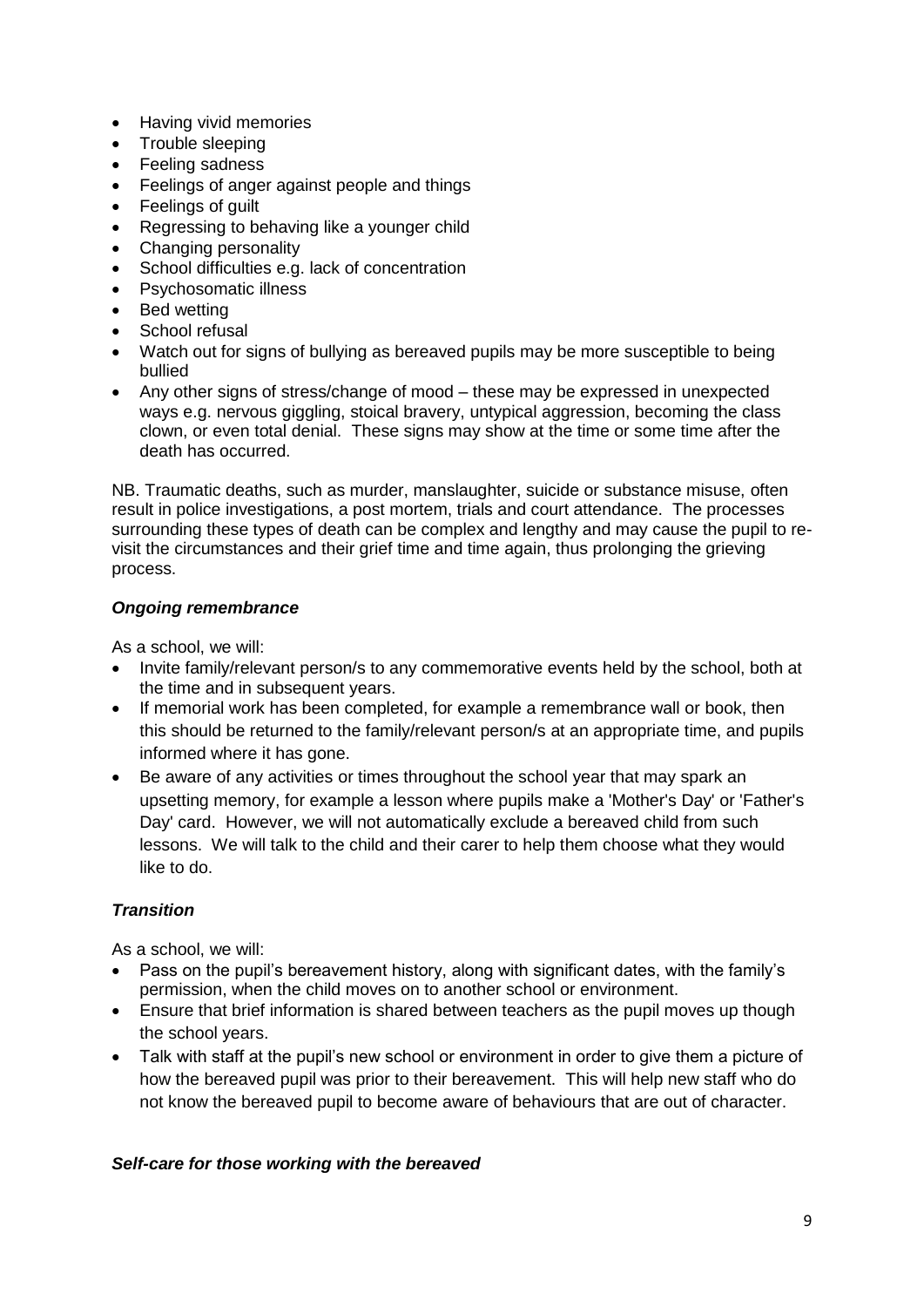As a school, we will:

- Recognise that supporting bereaved pupils will be very stressful for staff who may already be struggling with their own reactions and emotions.
- Plan for informal mutual support, for example in the staffroom at the end of the school day, to give staff an opportunity to share feelings and reactions.
- Give people time to attend the funeral if appropriate.
- Provide training before events happen general for all staff and specific to bereaved pupils and young people.
- Ensure an awareness of available resources and time to become familiar with what is available.

# **Inclusion and Equality**

We recognise that there is a range of cultural and religious customs and procedures concerning death and that there may be different expectations of the bereaved child and family that need to be taken into account. We try to present a balance of different approaches to death and loss. Pupils will be made aware that there are a range of different responses to bereavement and that we need to value and respect each one of these.

# **Parents, carers and families**

We will work with parents to support their child's learning about bereavement. We will notify parents and carers when we will be talking about death as part of the curriculum and will support them to be prepared to answer their child's subsequent questions or simply talk together about their child's learning.

Whenever there has been death that will affect many pupils we will notify parents and carers. We will make it clear in that letter how we will be supporting pupils and staff but also offer wider support to parents, carers and families, where appropriate.

# **Monitoring and evaluation**

The effectiveness of the policy will be monitored and evaluated by the Senior Leadership Team and reported to the Governors on a two year cycle.

This will include the following methods, where possible:

- Feedback from staff, pupils, parents, carers and families affected by bereavement.
- Feedback from staff involved in supporting a bereavement situation.

# **Resources**

The resources we have in school include:

- PSHE Curriculum
- Age appropriate books for talking about death and dying
- Child Bereavement UK website and online materials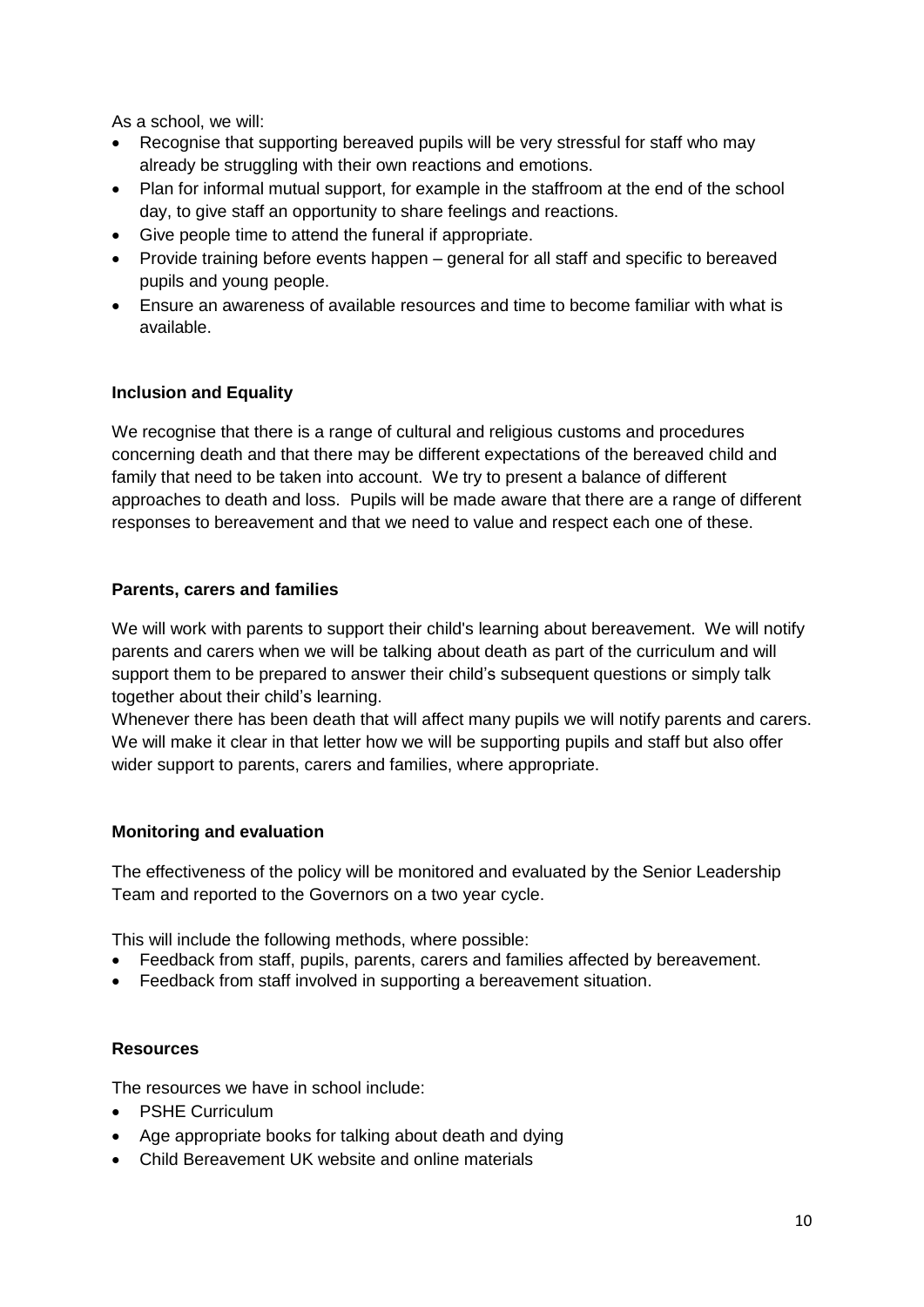#### **Useful Websites**

The following Leeds-based website houses all sorts of information about emotional wellbeing and mental health issues that affect pupils and young people. It has sections for young people and also for parents and carers and professionals. It can be found at:

[www.mindmate.org.uk](http://www.mindmate.org.uk/)

Other websites that contain useful information include:

[www.winstonswish.org](http://www.winstonswish.org/)

[www.childbereavementuk.org](http://www.childbereavementuk.org/)

[www.childhoodbereavementnetwork.org.uk](http://www.childhoodbereavementnetwork.org.uk/)

[www.samaritans.org](http://www.samaritans.org/)

[www.hopeagain.org.uk](http://www.hopeagain.org.uk/)

[www.youngminds.org.uk](http://www.youngminds.org.uk/)

[www.achildofmine.org.uk](http://www.achildofmine.org.uk/)

[www.elliotsfootprint.org](file:///F:/Janina/Safeguarding/Policies/2017-18/Bereavement/www.elliotsfootprint.org)

[www.griefencounter.org.uk](http://www.griefencounter.org.uk/)

[www.thecalmzone.net](http://www.thecalmzone.net/)

[www.cruse.org.uk](http://www.cruse.org.uk/)

<http://www.supportline.org.uk/problems/bereavement.php>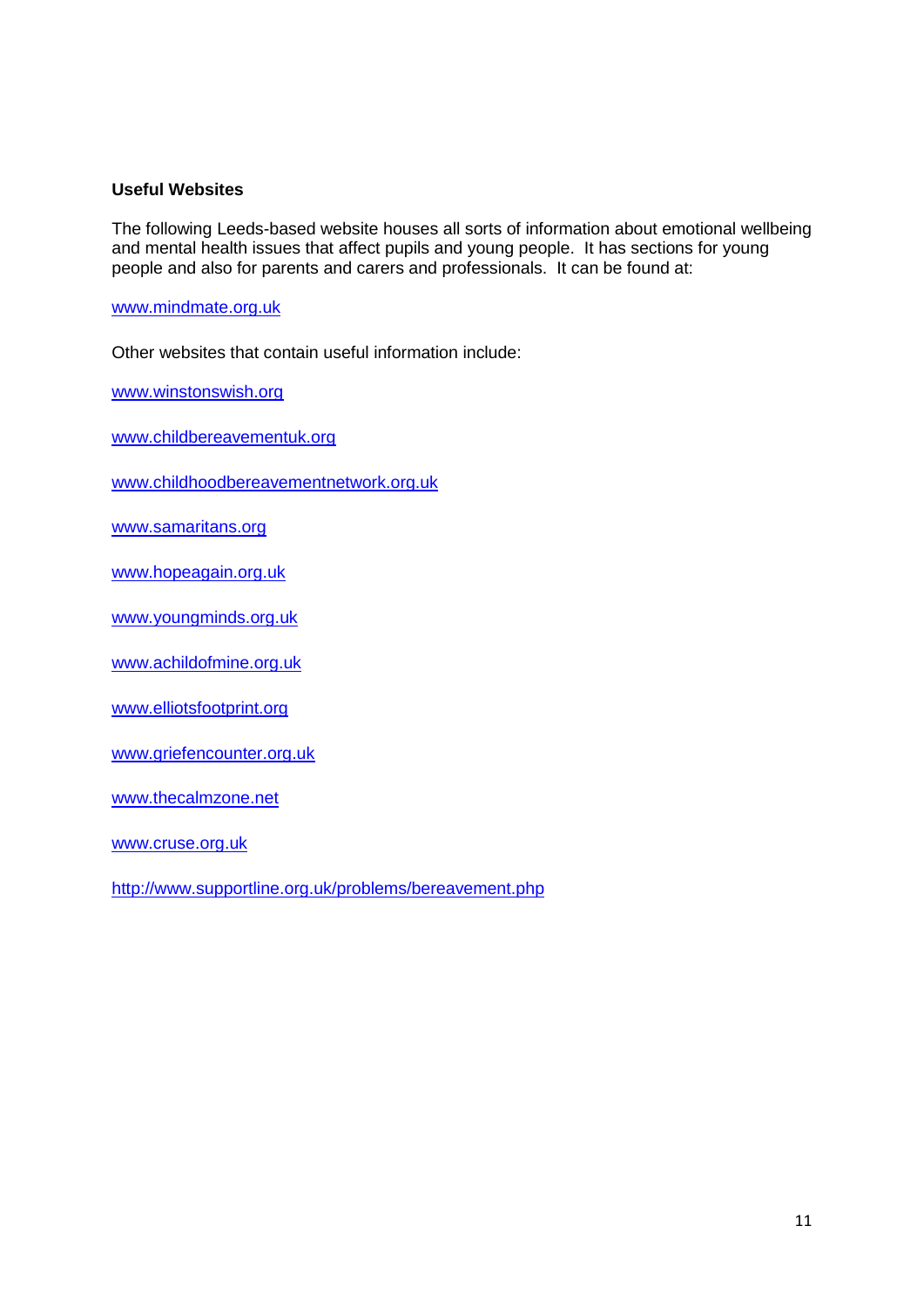## **Appendix 1**

## **Suggested templates for letters**

#### *Sample letter on death of a pupil*

*NB: Before sending a letter home to parents about the death of a pupil, permission must be gained from the child's parents. The contents of the letter and the distribution list must be agreed by the parents and school.*

#### Dear Parents

Your child's class teacher had the sad task of informing the pupils of the death of [Name], a pupil in [Year].

[Name] had been ill for a long time and died peacefully at home yesterday. He/she was a very popular member of the class and will be missed by everyone who knew him/her.

When someone dies it is normal for their friends and family to experience lots of different feelings like sadness, anger and confusion. The pupils have been told that their teachers will try to answer their questions at school but if there is anything more that you or your child needs to know, please do not hesitate to ring the school office and we would be more than happy to help you.

We will be arranging a memorial service in the school in the next few months as a means of celebrating [Name's] life.

Yours sincerely

[Name]

Head Teacher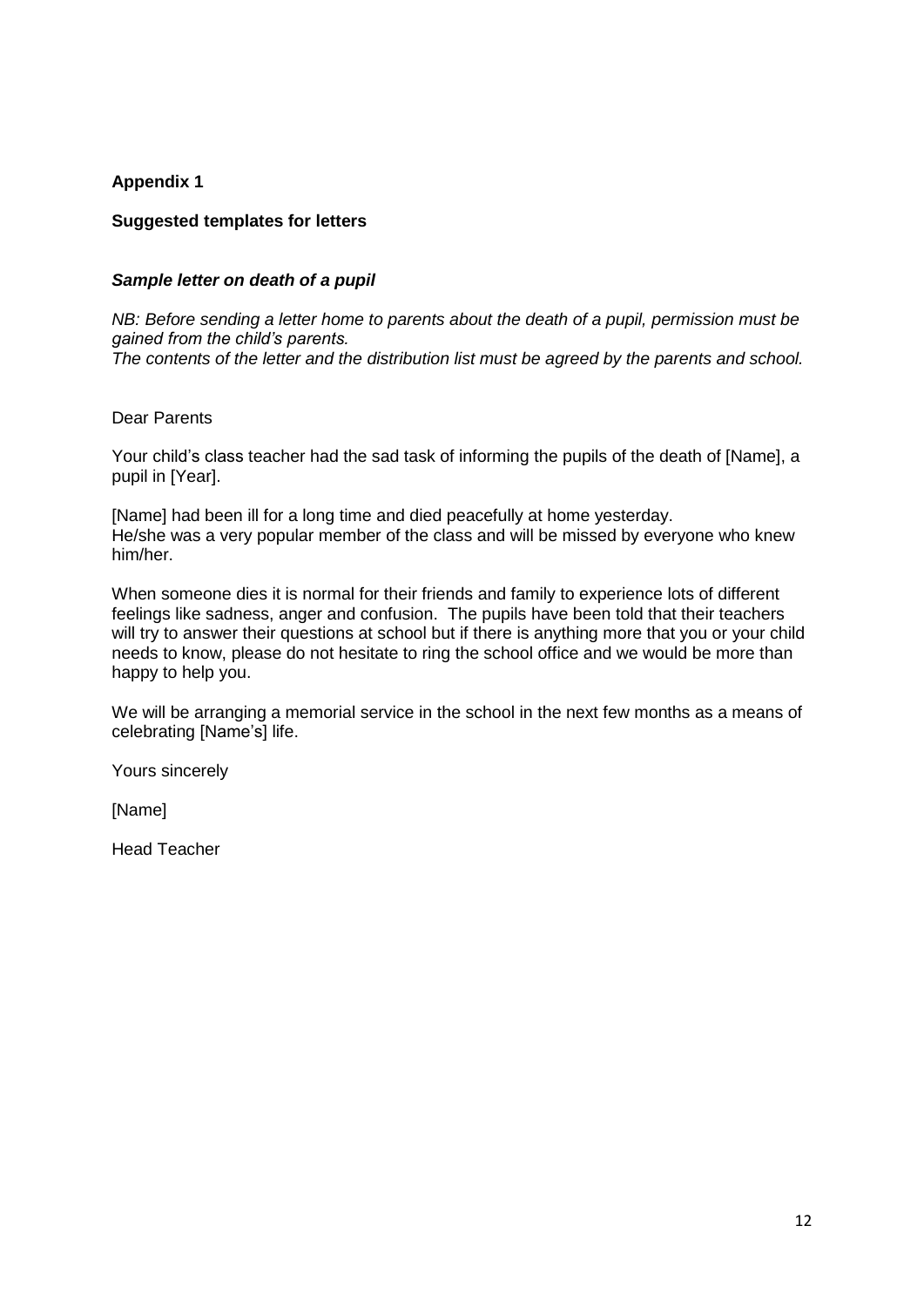#### *Sample letter on death of a staff member*

Dear Parent/Carer(s)

I am sorry to have to tell you that a much-loved member of our staff [Name] has died. [Name] has worked in the school for XXX years and his/her impact on the whole school community was huge. She/he made such a difference to the happiness, wellbeing and learning of so many pupils and adults and will be greatly missed.

The pupils were told today and may have been distressed at the news. No-one wants to see pupils sad, but we are very aware that factual information and emotional support are the best means of helping pupils deal with bereavement. I am sure there will be many parents/carers who are also saddened by the news.

Pupils respond in different ways so may dip in and out of sadness and ask questions, whilst alternately playing or participating in their usual activities. This is normal and healthy.

You may find your child has questions to ask which we will answer in an age-appropriate way in school, but if you feel you would like more support and advice yourself, please do not hesitate to contact the school office. You may also find some very useful advice and resources online at [www.mindmate.org.uk](http://www.mindmate.org.uk/) or [www.childbereavement.org.uk](http://www.childbereavement.org.uk/)

We will share details of the funeral as soon as they are known. Pupils who wish to attend will be welcome to do so, though it will not be compulsory. It is likely that school will be closed on the morning or afternoon of the funeral as staff will, of course, wish to pay their respects to a very popular colleague.

I am sorry to be the bearer of sad news, but I appreciate an occurrence like this impacts the whole school community. I am so grateful for the thriving partnership we have with parents/carers and trust that we, together, will be able to guide and support the pupils through what may be, for many, a very new experience in their lives.

Yours sincerely

[Name]

Head Teacher